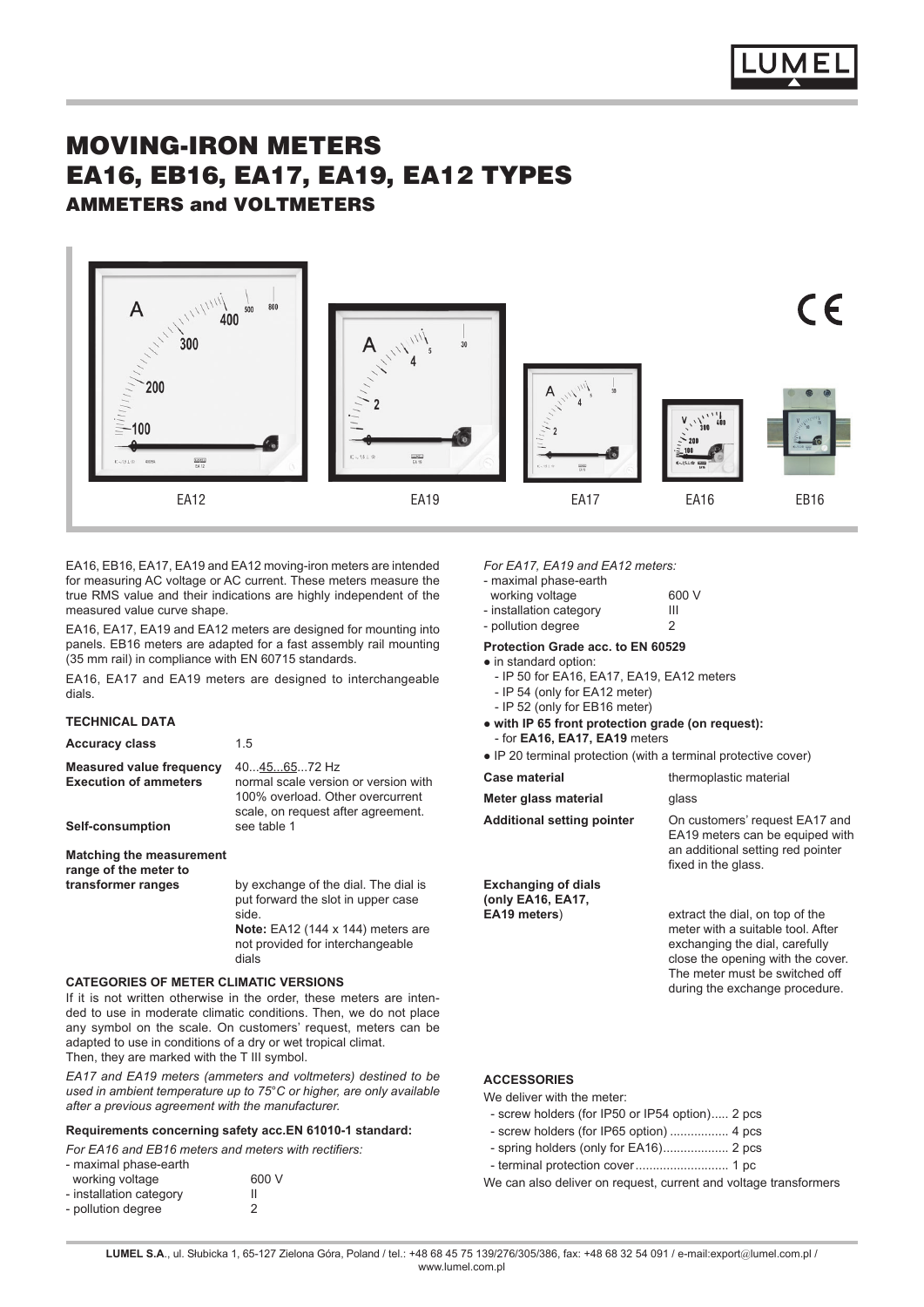

# **AC CURRENT AND AC VOLTAGE DIRECT MEASUREMENT RANGES**

|                                                  |                      |                            |             | Table 1     |
|--------------------------------------------------|----------------------|----------------------------|-------------|-------------|
| Frontal frame dimensions [mm]                    | $48 \times 48^{*}$ ) | 72 x 72                    | 96 x 96     | 144 x 144   |
| Scale length [mm]                                | 42                   | 61                         | 95          | 160         |
| Weight [kg]                                      | 0.15                 | 0.2                        | 0.25        | 0.4         |
| <b>Type</b>                                      | <b>EA16, EB16</b>    | <b>EA17</b>                | <b>EA19</b> | <b>EA12</b> |
| <b>Measuring range</b>                           |                      | Self-consumption $\pm$ 10% |             |             |
| 100 mA                                           | 0.43 VA              | 0.20 VA                    | 0.20 VA     | 0.48 VA     |
| 150 mA                                           | 0.46 VA              | 0.37 VA                    | 0.37 VA     | 0.46 VA     |
| 250 mA                                           | 0.44 VA              | 0.31 VA                    | 0.31 VA     | 0.38 VA     |
| 400 mA                                           | 0.43 VA              | 0.40 VA                    | 0.40 VA     | 0.48 VA     |
| 600 mA                                           | 0.42 VA              | 0.38 VA                    | 0.38 VA     | 0.46 VA     |
| 1 A                                              | 0.45 VA              | 0.31 VA                    | 0.31 VA     | 0.38 VA     |
| 1.5A                                             | 0.47 VA              | 0.37 VA                    | 0.37 VA     | 0.45 VA     |
| 2.5A                                             | 0.44 VA              | 0.33 VA                    | 0.33 VA     | 0.40 VA     |
| 4 A                                              | 0.45 VA              | 0.30 VA                    | 0.30 VA     | 0.36 VA     |
| 6 A                                              | 0.58 VA              | 0.44 VA                    | 0.44 VA     | 0.56 VA     |
| 10 A                                             | 0.55 VA              | 0.44 VA                    | 0.44 VA     | 0.55 VA     |
| 15 A                                             | 0.65 VA              | 0.60 VA                    | 0.60 VA     | 0.65 VA     |
| 25 A                                             | 0.58 VA              | 0.60 VA                    | 0.60 VA     | 0.70 VA     |
| 40 A                                             | $\blacksquare$       | 0.85 VA                    | 0.85 VA     | 0.85 VA     |
| 60 A                                             | ÷,                   | 1.20 VA                    | 1.20 VA     | 1.20 VA     |
| 100 A                                            | $\frac{1}{2}$        | 1.90 VA                    | 1.90 VA     | 1.90 VA     |
| For a transformer. Measuring ranges acc. table 2 |                      |                            |             |             |
| $x/1$ A                                          | 0.45 VA              | 0.31 VA                    | 0.31 VA     | 0.38 VA     |
| $x/5$ A                                          | 0.48 VA              | 0.36 VA                    | 0.36 VA     | 0.44 VA     |
| 6 V                                              | 2.1 VA               | 1.40 VA                    | 1.40 VA     | 1.30 VA     |
| 10 <sub>V</sub>                                  | 2.2 VA               | 1.60 VA                    | 1.60 VA     | 1.50 VA     |
| 15 V                                             | 2.0 VA               | 1.80 VA                    | 1.80 VA     | 1.70 VA     |
| 25 V                                             | 2.3 VA               | 2.00 VA                    | 2.00 VA     | 1.90 VA     |
| 40 V                                             | 2.3 VA               | 1.70 VA                    | 1.70 VA     | 1.60 VA     |
| 60 V                                             | 2.4 VA               | 2.10 VA                    | 2.10 VA     | 2.00 VA     |
| 100V                                             | 2.6 VA               | 2.20 VA                    | 2.20 VA     | 2.10 VA     |
| 150 V                                            | 2.5 VA               | 2.20 VA                    | 2.20 VA     | 2.10 VA     |
| 250 V                                            | 2.1 VA               | 2.40 VA                    | 2.40 VA     | 2.20 VA     |
| 400V                                             | 2.2 VA               | 2.40 VA                    | 2.40 VA     | 2.30 VA     |
| 500V                                             | 2.8 VA               | 2.90 VA                    | 2.90 VA     | 2.80 VA     |
| 600 V                                            | 3.0 VA               | 2.30 VA                    | 2.30 VA     | 2.20 VA     |
| 800V                                             |                      | 1.90 VA                    | 1.90 VA     | 1.80 VA     |
| 1000V                                            |                      | 2.40 VA                    | 2.40 VA     | 2.30 VA     |
| For a transformer. Measuring ranges acc. table 2 |                      |                            |             |             |
| /100V                                            |                      | 2.20 VA                    | 2.20 VA     | 2.10 VA     |
| /110V                                            |                      | 2.40 VA                    | 2.40 VA     | 2.30 VA     |

\*) It concerns EA16 meters, for the frontal frame dimensions of EB16 meters, see Fig.1.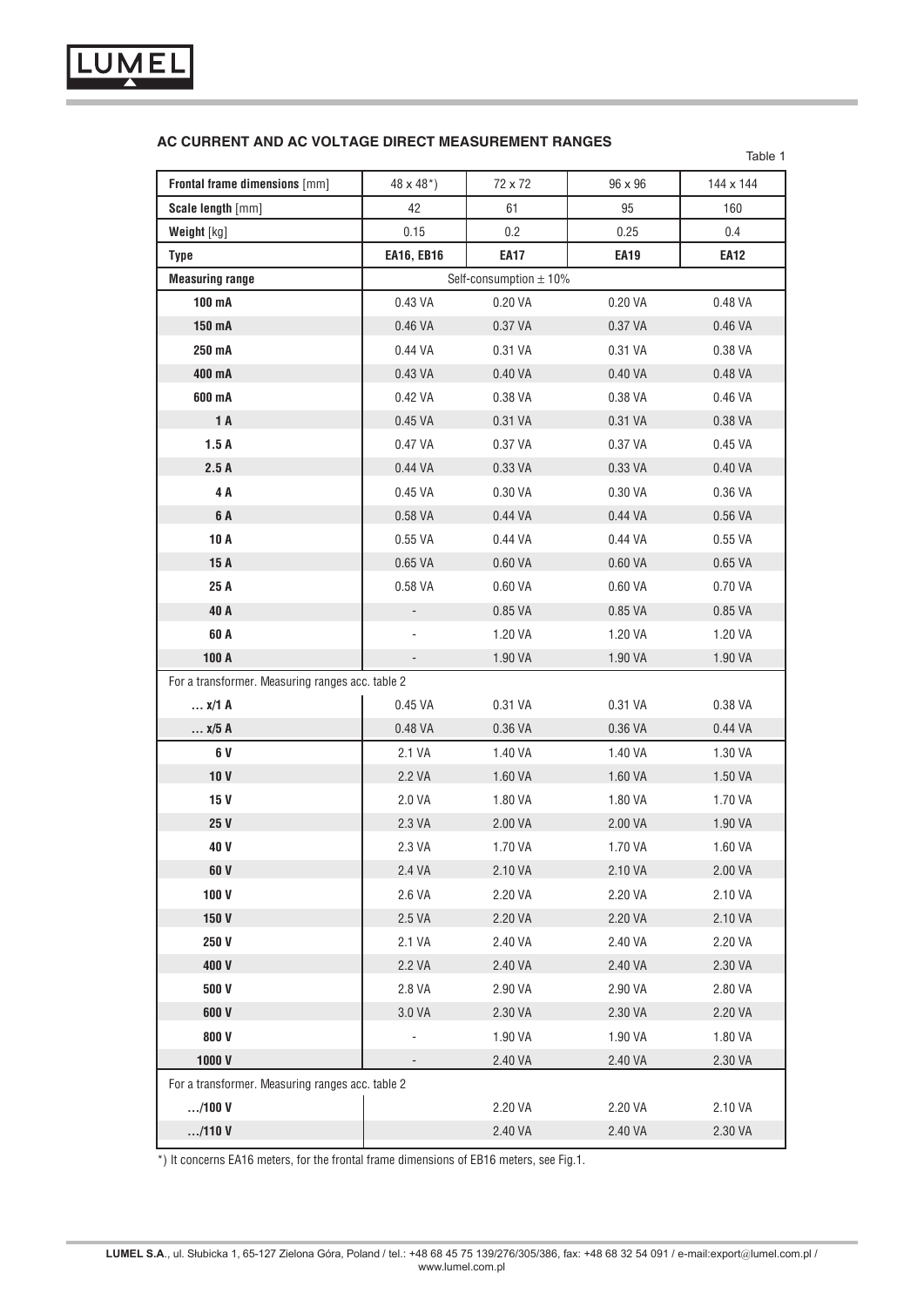# **MEASURING RANGES WITH MEASURING TRANSFORMERS**

| <b>Ammeters</b>        |                    |                          | <b>Voltmeters</b>      |                    |
|------------------------|--------------------|--------------------------|------------------------|--------------------|
| <b>Measuring range</b> | <b>Transformer</b> |                          | <b>Measuring range</b> | <b>Transformer</b> |
| 1A                     | $\blacksquare$     | 1/1                      | 4 kV                   | 3000/100 V         |
| 5 A                    | 5/5                | 5/1                      | 6 kV                   | 6000/100 V         |
| 6 A                    | 6/5                | 6/1                      | 10 kV                  | 10 000/100 V       |
| 6 A                    | 5/5                | $\overline{\phantom{a}}$ | 15 kV                  | 15 000/100 V       |
| 10 A                   | 10/5               | 10/1                     | 20 kV                  | 20 000/100 V       |
| 15 A                   | 15/5               | 15/1                     | 40 kV                  | 30 000/100 V       |
| 20 A                   | 20/5               | 20/1                     | 60 kV                  | 60 000/100 V       |
| 30 A                   | 30/5               | 30/1                     | 150 kV                 | 150 000/100 V      |
| 40 A                   | 40/5               | 40/1                     | 250 kV                 | 250 000/100 V      |
| 50 A                   | 50/5               | 50/1                     | 400 kV                 | 400 000/100 V      |
| 60 A                   | 60/5               | 60/1                     |                        |                    |
| 80 A                   | 75/5               | $\sim$                   | 4 kV                   | 4000/100 V         |
| 100 A                  | 100/5              | 100/1                    | 8 kV                   | 6000/100 V         |
| 150 A                  | 150/5              | 150/1                    | 20 kV                  | 15 000/100 V       |
| 200 A                  | 200/5              | 200/1                    | 150 kV                 | 110 000/100 V      |
| 300 A                  | 300/5              | 300/1                    | 250 kV                 | 220 000/100 V      |
| 400 A                  | 400/5              | 400/1                    |                        |                    |
| 500 A                  | 500/5              | 500/1                    |                        |                    |
| 600 A                  | 600/5              | 600/1                    |                        |                    |
| 800 A                  | 750/5              | $\overline{\phantom{a}}$ |                        |                    |
| 1 kA                   | 1000/5             | 1000/1                   |                        |                    |
| 1.2 kA                 | 1200/5             | 1200/1                   |                        |                    |
| 1.5 kA                 | 1500/5             | 1500/1                   |                        |                    |
| 2 kA                   | 2000/5             | 2000/1                   |                        |                    |
| 3 kA                   | 3000/5             | 3000/1                   |                        |                    |
| 4 kA                   | 4000/5             | 4000/1                   |                        |                    |
| 5 kA                   | 5000/5             | 5000/1                   |                        |                    |
| 6 kA                   | 6000/5             | 6000/1                   |                        |                    |
| 8 kA                   | 8000/5             | 8000/1                   |                        |                    |
| 10 kA                  | 10 000/5           | 10 000/1                 |                        |                    |

# **external dimensions**



*Fig.1. External dimensions of EB16 meters***.**

Table 2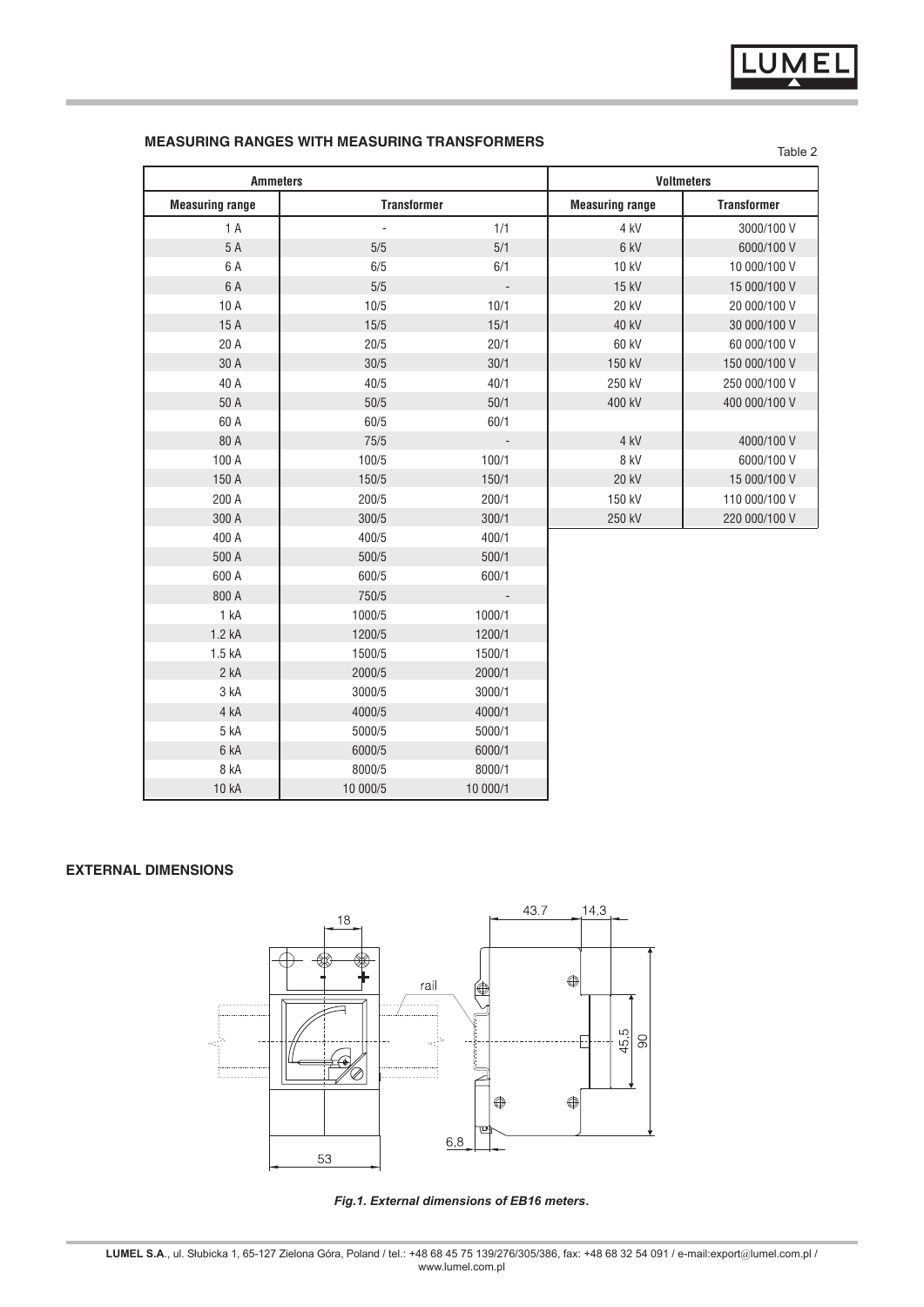



*Fig.2. External dimensions of EA16 meters a) with screw holders, b) with spring holders*



| Typ         | а   |     | с              | ۰Q | е  |       |      |              |
|-------------|-----|-----|----------------|----|----|-------|------|--------------|
|             | mm  |     |                |    |    |       |      |              |
| <b>EA17</b> | 72  |     | $68^{-0.3}$    |    | 45 | 10 20 | 20,5 | $68^{+0,7}$  |
| <b>EA19</b> | 96  |     | $92^{-0.3}$    | b  | 45 | 1020  | 32,5 | $92^{+0.8}$  |
| <b>EA12</b> | 144 | 4,5 | $137,3^{-0.5}$ | 6  | 48 | 10 20 | 55,5 | $138^{+1,0}$ |

*Fig.3. External dimensions of EA17, EA19, EA12 meters*



| Typ         | a   | b  |               |
|-------------|-----|----|---------------|
| <b>EA16</b> | 58  | 47 | $47,2^{+0,6}$ |
| <b>EA17</b> | 81  | 70 | $70,2^{+0.7}$ |
| <b>EA19</b> | 105 | 94 | $94,2^{+0,8}$ |

METER SEAL GLASS

*Fig.4. External dimensions of meters with IP 65 protection grade*